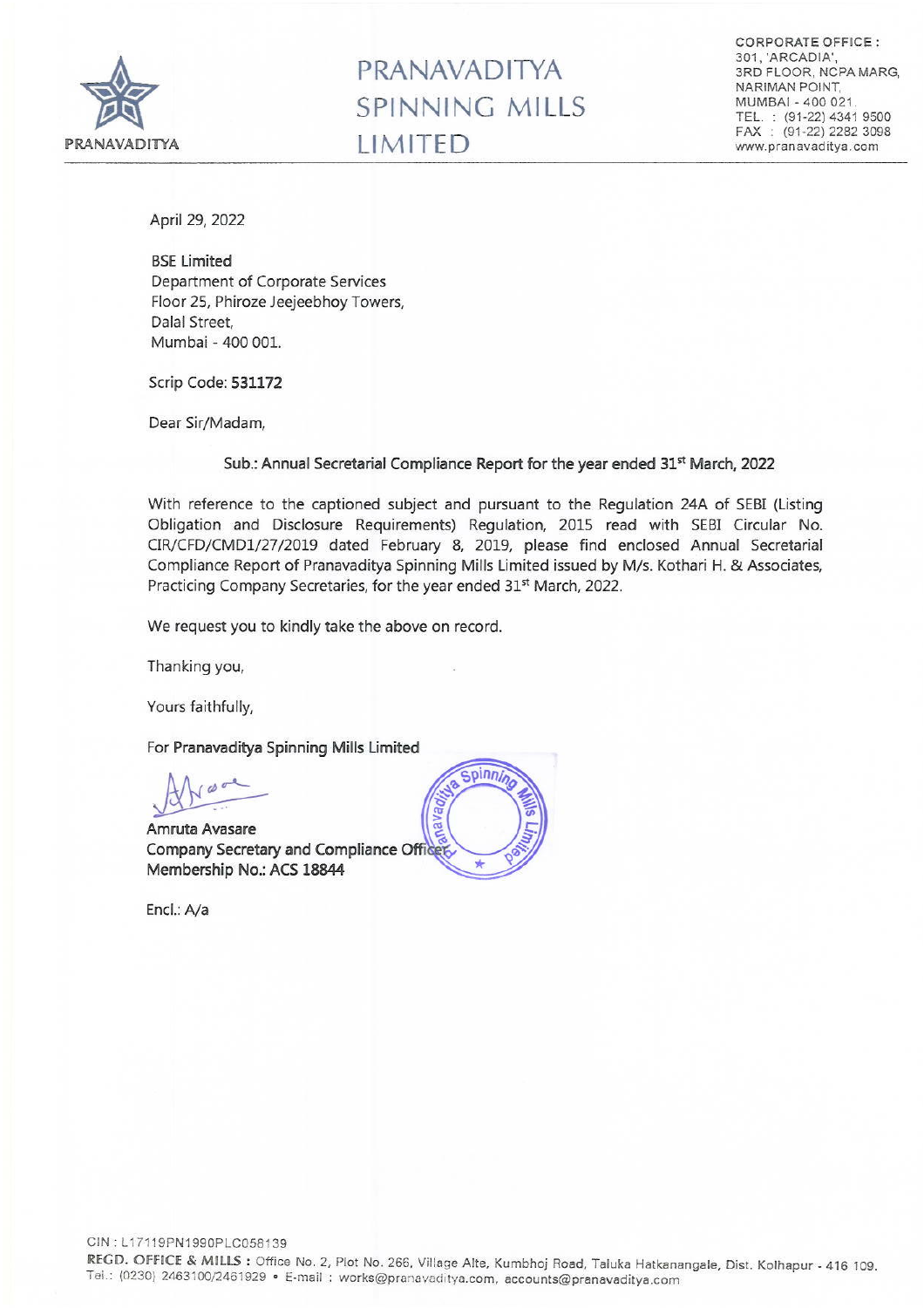

## **SECRETARIAL COMPLIANCE REPORT OF PRANAVADITYA SPINNING MILLS LIMITED FOR THE YEAR ENDED 31STMARCH, 2022 [Pursuant to the Regulation 24A of SEBI (Listing Obligation and Disclosure Requirements) Regulation, 2015 read with SEBI Circular No. CIR/CFD/CMD1/27/2019 dated February 8, 2019]**

To, The Board of Directors, **PRANAVADITYA SPINNING MILLS LIMITED**

We Kothari H. & Associates, Practising Company Secretaries, have examined:

- (a) all the documents and records made available to us and explanation provided by Pranavaditya Spinning Mills Limited ("the listed entity"),
- (b) the filings/ submissions made by the listed entity to the stock exchanges
- (c) website of the listed entity,
- (d) any other document/ filing, as may be relevant, which has been relied upon to make this certification,

for the year ended 31st March, 2022 ("Review Period") in respect of compliance with the provisions of:

- (a) the Securities and Exchange Board of India Act, 1992 ("SEBI Act") and the Regulations, circulars, guidelines issued there under; and
- (b) the Securities Contracts (Regulation) Act, 1956 ("SCRA"), rules made thereunder and the Regulations, circulars, guidelines issued thereunder by the Securities and Exchange Board of India ("SEBI");

The specific Regulations, whose provisions and the circulars/ guidelines issued thereunder, have been examined, include: -

- (a) Securities and Exchange Board of India (Listing Obligations and Disclosure Requirements) Regulations, 2015;
- (b) Securities and Exchange Board of India (Issue of Capital and Disclosure Requirements) Regulations, 2018;*(Not Applicable for the Review Period)*
- (c) Securities and Exchange Board of India (Substantial Acquisition of Shares and Takeovers) Regulations, 2011;
- (d) Securities and Exchange Board of India (Buyback of Securities) Regulations,2018; *(Not Applicable for the Review Period)*
- (e) Securities and Exchange Board of India (Share Based Employee Benefits) Regulations, 2014;*(Not Applicable for the Review Period)*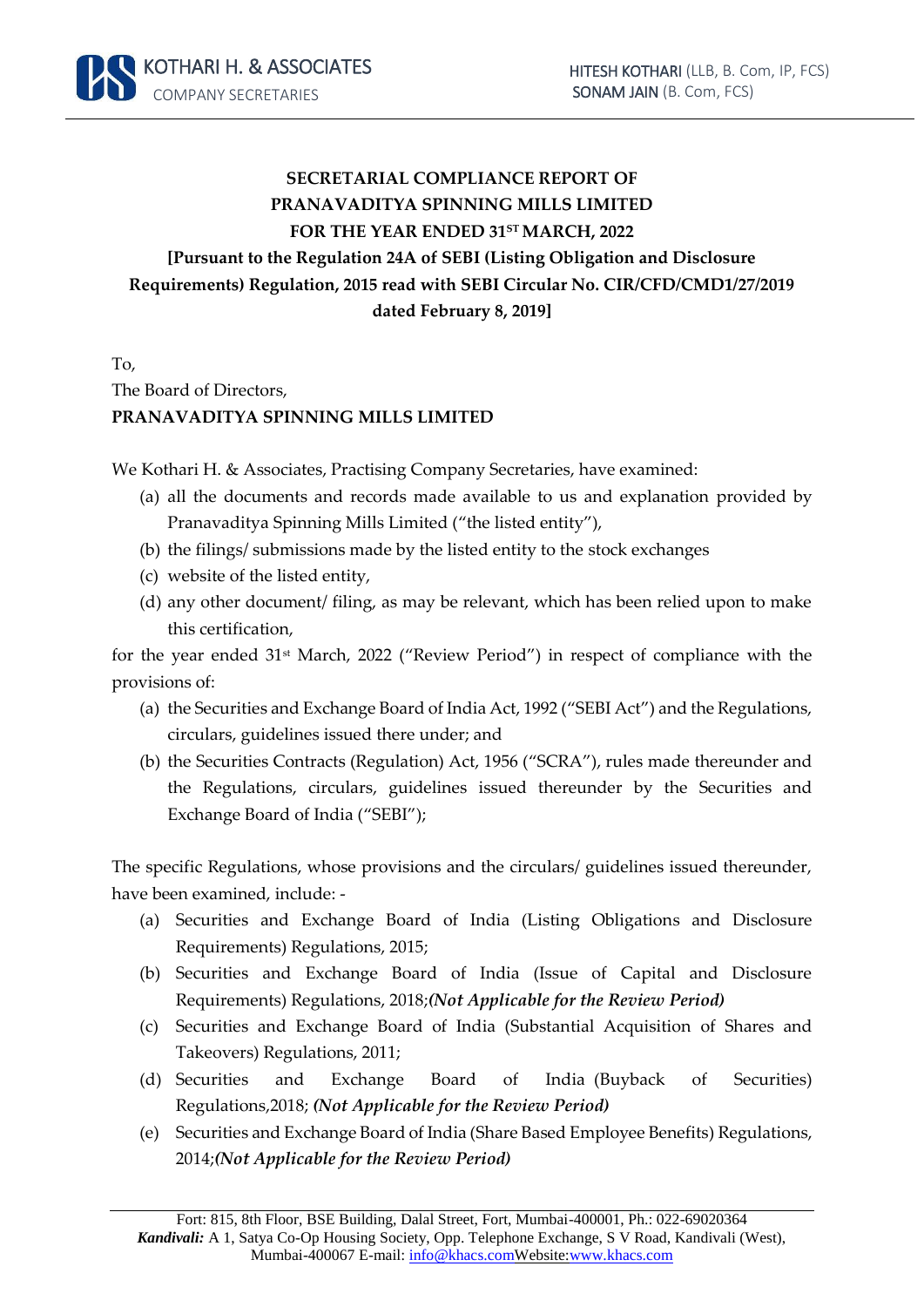- (f) Securities and Exchange Board of India (Issue and Listing of Debt Securities) Regulations, 2008; *(Not Applicable for the Review Period)*
- (g) Securities and Exchange Board of India (Issue and Listing of Non-Convertible and Redeemable Preference Shares) Regulations,2013; *(Not Applicable for the Review Period)*
- (h) Securities and Exchange Board of India (Prohibition of Insider Trading) Regulations, 2015;
- (i) Any other regulations as applicable and circulars/ guidelines issued thereunder;

and based on the above examination, we hereby report that, during the Review Period:

(a) The listed entity has complied with the provisions of the above Regulations and circulars/ guidelines issued thereunder, except in respect of matters specified below:

| Sr. No. | <b>Compliance Requirement</b> | <b>Deviations</b> | Observations/             |  |  |  |  |
|---------|-------------------------------|-------------------|---------------------------|--|--|--|--|
|         | (Regulations/circulars/       |                   | Remarks of the            |  |  |  |  |
|         | guidelines including specific |                   | <b>Practicing Company</b> |  |  |  |  |
|         | clause)                       |                   | Secretary                 |  |  |  |  |
| NH      |                               |                   |                           |  |  |  |  |

- (b) The listed entity has maintained proper records under the provisions of the above Regulations and circulars/ guidelines issued thereunder in so far as it appears from my/our examination of those records.
- (c) The following are the details of actions taken against the listed entity/ its promoters/ directors/ material subsidiaries either by SEBI or by Stock Exchanges (including under the Standard Operating Procedures issued by SEBI through various circulars) under the aforesaid Acts/ Regulations and Circulars/ guidelines issued thereunder:

| Sr.        | Action taken by | Details of | Details of   | Observations/     |
|------------|-----------------|------------|--------------|-------------------|
| No.        |                 | violation  | action taken | Remarks of the    |
|            |                 |            | E.g. fines,  | Practicing        |
|            |                 |            | warning      | Company           |
|            |                 |            | letter,      | Secretary, if any |
|            |                 |            | debarment,   |                   |
|            |                 |            | etc.         |                   |
| <b>NIL</b> |                 |            |              |                   |